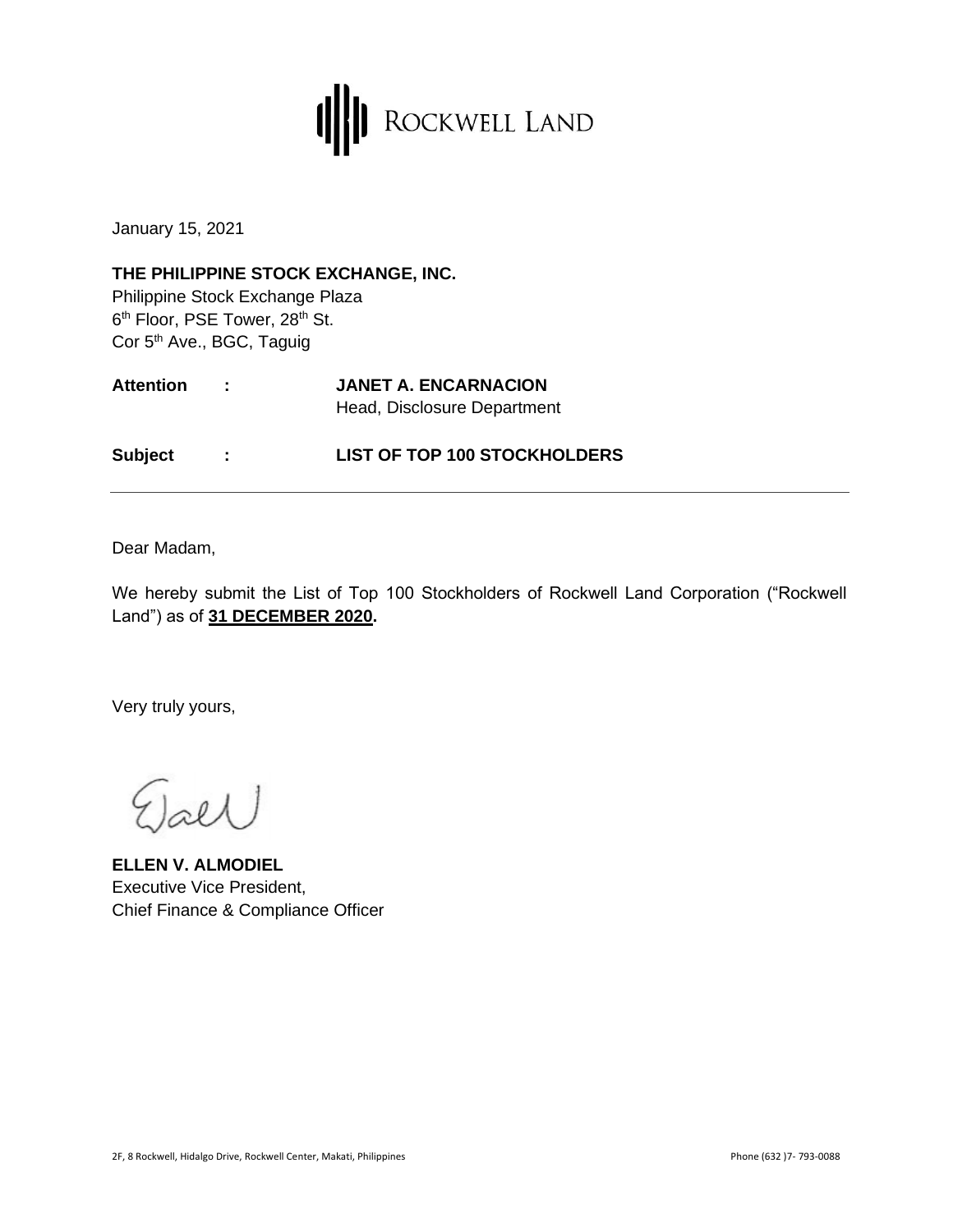| <b>COUNT SH NAME</b>                              | OUTSTANDING SHARES PERCENTAGE |           |
|---------------------------------------------------|-------------------------------|-----------|
| 1 FIRST PHILIPPINE HOLDINGS CORPORATION           | 5,296,015,375.00              | 87.000000 |
| 2 PCD NOMINEE CORP - FILIPINO                     | 543,641,460.00                | 9.000000  |
| 3 PCD NOMINEE CORP - NON-FILIPINO                 | 103,889,502.00                | 2.000000  |
| 4 MANTES CORPORATION                              | 32,373,508.00                 | 1.000000  |
| 5 NESTOR J. PADILLA                               | 15,000,001.00                 | 0.000000  |
| 6 LUCIO W. YAN                                    | 1,136,324.00                  | 0.000000  |
| 7 CHARLOTTE CUA CHENG                             | 886,422.00                    | 0.000000  |
| 8 AVESCO MARKETING CORPORATION                    | 801,574.00                    | 0.000000  |
| 9 B. P. INSURANCE AGENCY, INC.                    | 792,139.00                    | 0.000000  |
| 10 MAKATI SUPERMARKET CORPORATION                 | 677,238.00                    | 0.000000  |
| 11 CROSLO HOLDINGS CORPORATION                    | 584,297.00                    | 0.000000  |
| 12 LAARNI NIEMAN ENRIQUEZ                         | 552,943.00                    | 0.000000  |
| 13 JOSE IGNACIO A. CARLOS                         | 455,667.00                    | 0.000000  |
| 14 LOZANO A. TAN                                  | 422,730.00                    | 0.000000  |
| 15 VIRGILIO CACHERO FLORDELIZA                    | 398,550.00                    | 0.000000  |
| 16 ANTONINO T. AQUINO &/OR EVELINA S. AQUINO      | 377,231.00                    | 0.000000  |
| 17 BP INSURANCE AGENCY, INC.                      | 328,969.00                    | 0.000000  |
| 18 FORESIGHT REALTY & DEVELOPMENT CORPORATION     | 305,353.00                    | 0.000000  |
| 19 TEODORO OLIVARES GALLINERO                     | 266,331.00                    | 0.000000  |
| 20 ONG TIONG                                      | 255,969.00                    | 0.000000  |
| 21 ROBERTO REYES ALMAZORA                         | 246,150.00                    | 0.000000  |
| 22 VICTOR B. GRUET                                | 241,295.00                    | 0.000000  |
| 23 LOURDY DELOSO TORRES                           | 226,073.00                    | 0.000000  |
| 24 RODOLFO NICOLAS QUETUA                         | 222,742.00                    | 0.000000  |
| 25 RODOLFO VALDERRAMA &/OR TERESITA T. VALDERRAN  | 210,633.00                    | 0.000000  |
| 26 ROBERTO B. CATAHAN &/OR PERLA R. CATAHAN       | 200,000.00                    | 0.000000  |
| 27 VICTORIA ONG                                   | 198,035.00                    | 0.000000  |
| 28 THERESA LA'O ARGUELLES                         | 188,160.00                    | 0.000000  |
| 29 INDUSTRIAL UNDERWRITERS AND COMMERCIAL CORP(   | 179,043.00                    | 0.000000  |
| 30 CELENVIMA HOLDINGS, INC.                       | 178,943.00                    | 0.000000  |
| 31 BENITO T. KEH                                  | 177,279.00                    | 0.000000  |
| 32 LEONISA CUAYO DELA LLANA                       | 170,859.00                    | 0.000000  |
| 33 LUCIO W. YAN &/OR CLARA YAN                    | 169,092.00                    | 0.000000  |
| 34 JOSE P. DE JESUS                               | 167,572.00                    | 0.000000  |
| 35 MILANI S. CAIMOL                               | 162,000.00                    | 0.000000  |
| 36 ROGELIO LORENZO SANTIAGO                       | 159,847.00                    | 0.000000  |
| 37 VICENTE A.S. MADRIGAL II                       | 158,425.00                    | 0.000000  |
| 38 LUCIO YAN                                      | 155,001.00                    | 0.000000  |
| 39 CRISPULO I. CRUSEM                             | 153,099.00                    | 0.000000  |
| 40 RUSTICO CALINGO DE BORJA JR.                   | 152,758.00                    | 0.000000  |
| 41 ERNESTO J. ZERRUDO                             | 152,079.00                    | 0.000000  |
| 42 FIRST SOLID HOLDINGS & REALTY CORPORATION      | 149,083.00                    | 0.000000  |
| 43 MARK ESTRADA TAN                               | 144,585.00                    | 0.000000  |
| 44 EUGENE S. CO                                   | 144,047.00                    | 0.000000  |
| 45 GOLDEN ARCHES DEVELOPMENT CORPORATION          | 144,021.00                    | 0.000000  |
| 46 FRANCISCO DIZON COLLANTES                      | 141,313.00                    | 0.000000  |
| 47 EDMUND PENOLA CINCO                            | 140,907.00                    | 0.000000  |
| 48 MARTIN L. LOPEZ                                | 133,201.00                    | 0.000000  |
| 49 ORLANDO G. VALENZUELA                          | 130,522.00                    | 0.000000  |
| 50 SEGUNDO D. GAMOLO                              | 128,397.00                    | 0.000000  |
| 51 LAZARO GENEVEO GELLE                           | 127,901.00                    | 0.000000  |
| 52 NOLI M. SARMIENTO                              | 126,424.00                    | 0.000000  |
| 53 ERNESTO DIAZ IGLESIA                           | 124,139.00                    | 0.000000  |
| 54 ANTONIO S. TANJANGCO                           | 123,516.00                    | 0.000000  |
| 55 OSCAR M. LOPEZ                                 | 119,377.00                    | 0.000000  |
| 56 RICARDO VELASCO BUENCAMINO                     | 119,148.00                    | 0.000000  |
| 57 AUGUSTINIAN SISTERS OF OUR LADY OF CONSOLATION | 118,750.00                    | 0.000000  |
| 58 WEE CHI P. ONG                                 | 118,073.00                    | 0.000000  |
| 59 MARCIAL C. PUNZALAN JR.                        | 116,482.00                    | 0.000000  |
| 60 DAVID GO SECURITIES CORP.                      | 116,315.00                    | 0.000000  |
| 61 RAMON F. ACAYAN                                | 115,633.00                    | 0.000000  |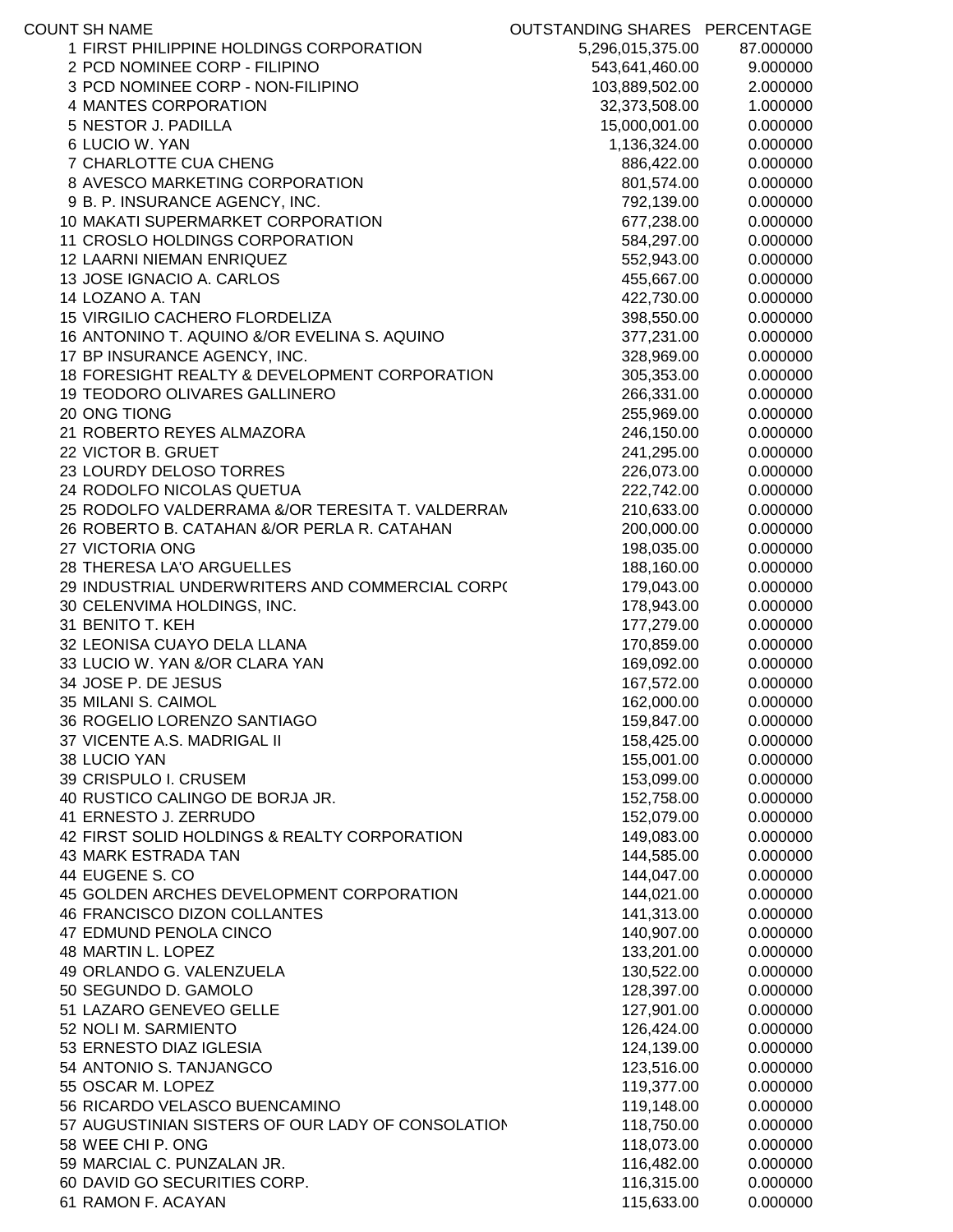| 62 MARIO P. POSA                                 | 115,549.00 | 0.000000 |
|--------------------------------------------------|------------|----------|
| 63 GEORGE T. YANG                                | 108,501.00 | 0.000000 |
| 64 PHIMCO EMPLOYEES' PROVIDENT FUND              | 107,762.00 | 0.000000 |
| 65 ROSELLER A. MENDOZA                           | 105,483.00 | 0.000000 |
| 66 ALBERTO MENDOZA &/OR JEANIE MENDOZA           | 103,825.00 | 0.000000 |
| 67 DANIEL DOMINGO TAGAZA                         | 103,458.00 | 0.000000 |
| 68 LUISA C. LI                                   | 102,365.00 | 0.000000 |
| 69 JORGE AUSTRIA BENTA AND/OR ANGELINA GUNDRAN B | 100,000.00 | 0.000000 |
| 70 GERARDO FEDERICO DELA PAZ                     | 98,845.00  | 0.000000 |
| 71 JEFFRY LIZARDO CUAPIACO                       | 98,515.00  | 0.000000 |
| 72 WILFRIDO D.G. BERNARDO                        | 98,093.00  | 0.000000 |
| 73 GEORGE Q. GO &/OR SHIRLEY D. GO               | 95,235.00  | 0.000000 |
| 74 J. VIVENCIO G. PONCE                          | 95,052.00  | 0.000000 |
| 75 LIRIO P. AGUILA &/OR MA. THERESA AGUILA       | 95,046.00  | 0.000000 |
| 76 ANTONIA P. GABRIEL                            | 95,046.00  | 0.000000 |
| 77 LIZA ROSE GALGANA SERRANO-DIANGSON            | 94,942.00  | 0.000000 |
| 78 RUBEN BITARE BENOSA                           | 94,390.00  | 0.000000 |
| 79 CLEMENS MONROY RIVERA                         | 94,347.00  | 0.000000 |
| 80 RICARDO L. LIM                                | 93,964.00  | 0.000000 |
| 81 GIL RECOLIZADO UDARBE                         | 93,856.00  | 0.000000 |
| 82 FULGENCIO FACTORAN                            | 93,000.00  | 0.000000 |
| 83 GREGORIO C. VIRTUCIO                          | 91,766.00  | 0.000000 |
| 84 LUCITO LEGASPI SANTOS                         | 91,669.00  | 0.000000 |
| 85 MANUEL M. GALVAN                              | 90,850.00  | 0.000000 |
| 86 ROLANDO GALLARDO PARADERO                     | 89,891.00  | 0.000000 |
| 87 MA. JUDY S. GUTIERREZ                         | 89,672.00  | 0.000000 |
| 88 EDDIE L. HAO                                  | 89,111.00  | 0.000000 |
| 89 WILFREDO AQUINO BAETIONG                      | 89,057.00  | 0.000000 |
| 90 BEVERLY OBANA TABANG                          | 88,747.00  | 0.000000 |
| 91 EUGENE-JUDE DENNIS GERARD ENRIQUEZ ALABANZA   | 88,209.00  | 0.000000 |
| 92 MOTORTRADE NATIONWIDE CORPORATION             | 88,114.00  | 0.000000 |
| 93 ANGELITO E. BICOMONG                          | 87,310.00  | 0.000000 |
| 94 HILARIO S. PALARIS                            | 86,747.00  | 0.000000 |
| 95 RAUL S. BARROZO                               | 86,609.00  | 0.000000 |
| 96 LARRY RAMIREZ APUADA                          | 83,742.00  | 0.000000 |
| 97 ANTONIO C. OPPEN                              | 83,514.00  | 0.000000 |
| 98 ANTONIA S. NGU                                | 83,196.00  | 0.000000 |
| 99 BUENAVENTURA SALUDARES FLOREZA                | 82,457.00  | 0.000000 |
| 100 CARLOS T. BANTAY JR.                         | 81,474.00  | 0.000000 |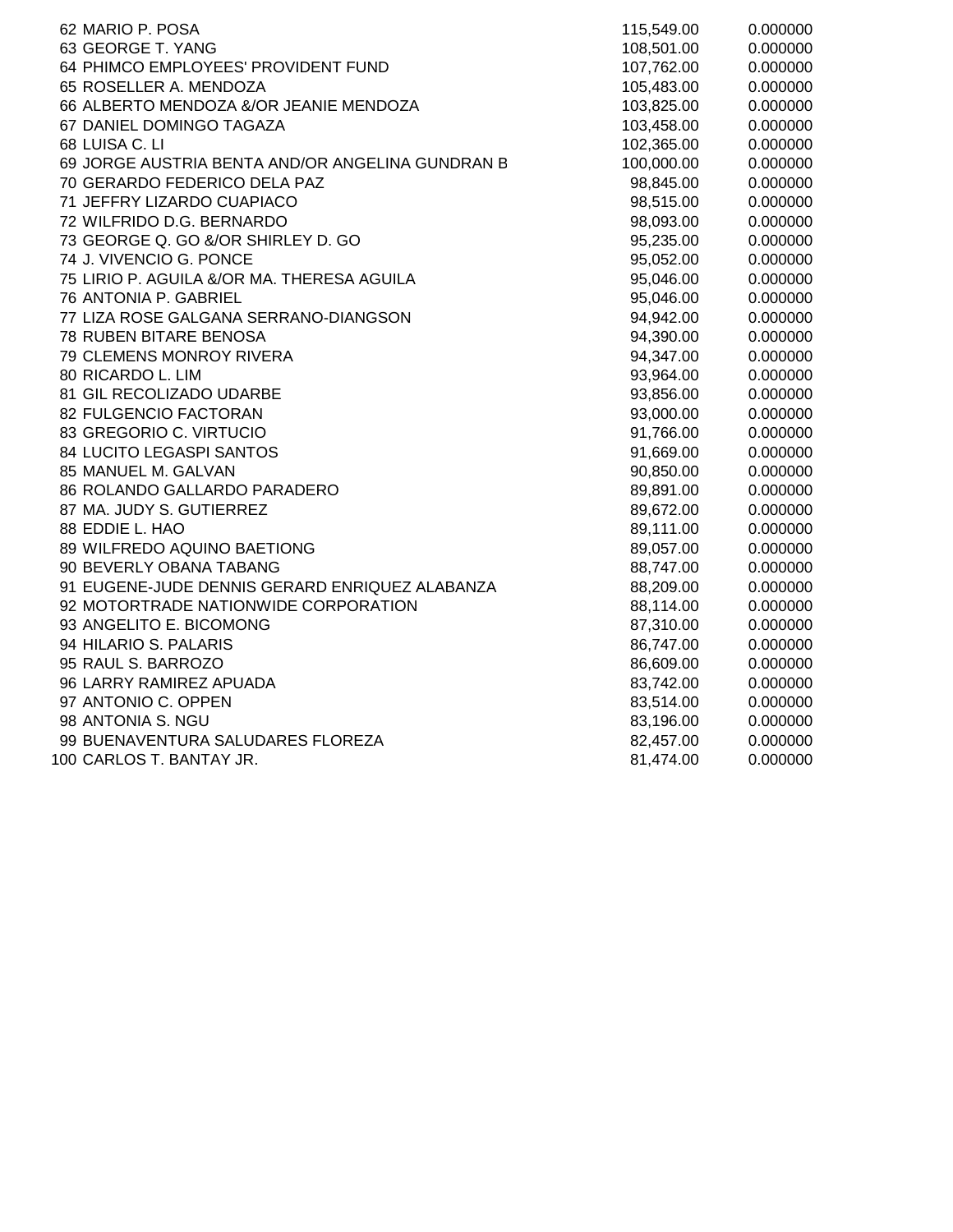Business Date: December 29, 2020

| <b>BPNAME</b>                                    | <b>HOLDINGS</b> |
|--------------------------------------------------|-----------------|
| UPCC SECURITIES CORP.                            | 158,590         |
| A & A SECURITIES, INC.                           | 704,571         |
| <b>ABACUS SECURITIES CORPORATION</b>             | 14,961,427      |
| PHILSTOCKS FINANCIAL INC                         | 3,680,773       |
| A. T. DE CASTRO SECURITIES CORP.                 | 476,158         |
| ALL ASIA SECURITIES MANAGEMENT CORP.             | 10,900          |
| ALPHA SECURITIES CORP.                           | 847,982         |
| <b>BA SECURITIES, INC.</b>                       | 5,216,897       |
| AP SECURITIES INCORPORATED                       | 2,468,102       |
| ANSALDO, GODINEZ & CO., INC.                     | 2,387,275       |
| AB CAPITAL SECURITIES, INC.                      | 14,974,595      |
| SARANGANI SECURITIES, INC.                       | 79,340          |
| SB EQUITIES, INC.                                | 3,556,708       |
| ASIA PACIFIC CAPITAL EQUITIES & SECURITIES CORP. | 110,150         |
| <b>ASIASEC EQUITIES, INC.</b>                    | 243,813         |
| <b>ASTRA SECURITIES CORPORATION</b>              | 540,871         |
| <b>CHINA BANK SECURITIES CORPORATION</b>         | 125,220         |
| BELSON SECURITIES, INC.                          | 1,144,205       |
| BENJAMIN CO CA & CO., INC.                       | 3,444           |
| <b>B. H. CHUA SECURITIES CORPORATION</b>         | 1,965           |
| <b>JAKA SECURITIES CORP.</b>                     | 443,825         |
| <b>BPI SECURITIES CORPORATION</b>                | 24,744,879      |
| CAMPOS, LANUZA & COMPANY, INC.                   | 688,037         |
| SINCERE SECURITIES CORPORATION                   | 139,582         |
| <b>CENTURY SECURITIES CORPORATION</b>            | 392,906         |
| CTS GLOBAL EQUITY GROUP, INC.                    | 38,283,443      |
| VSEC.COM, INC.                                   | 4,309           |
| TRITON SECURITIES CORP.                          | 1,078,783       |
| PHILEO ALLIED SECURITIES (PHILIPPINES), INC.     | 25              |
| <b>IGC SECURITIES INC.</b>                       | 190,405         |
| <b>CUALOPING SECURITIES CORPORATION</b>          | 9,550           |
| DBP-DAIWA CAPITAL MARKETS PHILPPINES, INC.       | 4,858           |
| DAVID GO SECURITIES CORP.                        | 1,381,665       |
| DIVERSIFIED SECURITIES, INC.                     | 171,003         |
| E. CHUA CHIACO SECURITIES, INC.                  | 1,608,903       |
| <b>EQUITABLE SECURIITES (PHILS.) INC.</b>        | 28              |
| <b>EAST WEST CAPITAL CORPORATION</b>             | 5,181           |
| EASTERN SECURITIES DEVELOPMENT CORPORATION       | 2,838,074       |
| EQUITIWORLD SECURITIES, INC.                     | 258,142         |
| EVERGREEN STOCK BROKERAGE & SEC., INC.           | 13,151,642      |
| FIRST ORIENT SECURITIES, INC.                    | 165,513,151     |
| FIRST INTEGRATED CAPITAL SECURITIES, INC.        | 28,267          |
| F. YAP SECURITIES, INC.                          | 1,380,516       |
| AURORA SECURITIES, INC.                          | 1,782,995       |
| <b>GLOBALINKS SECURITIES &amp; STOCKS, INC.</b>  | 867,651         |
| JSG SECURITIES, INC.                             | 30,418          |
| <b>GOLDSTAR SECURITIES, INC.</b>                 | 610,263         |
| <b>GUILD SECURITIES, INC.</b>                    | 101,009         |
| HDI SECURITIES, INC.                             | 3,560,527       |

## **OUTSTANDING BALANCES FOR A SPECIFIC COMPANY**

Company Code - ROCK00000000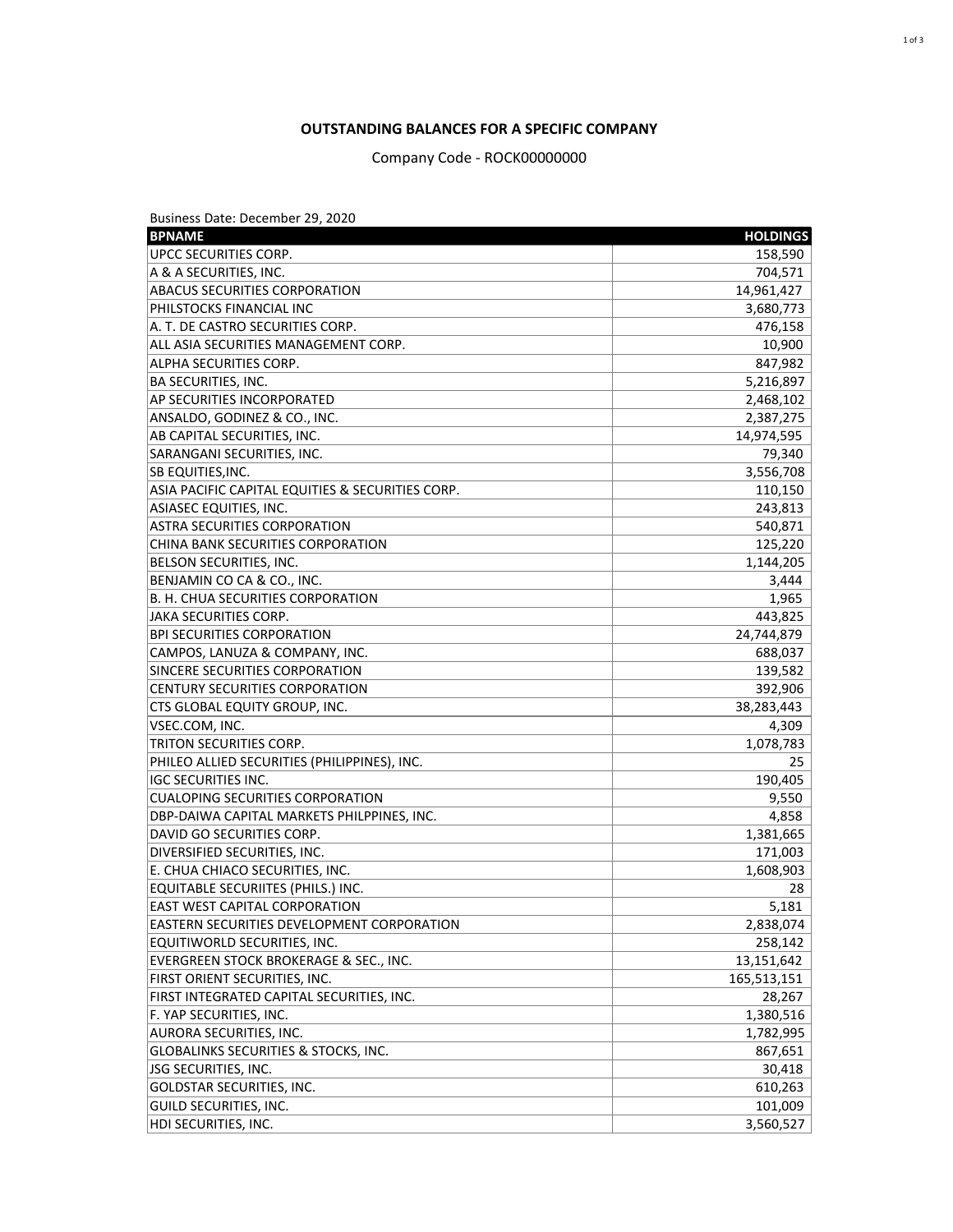| <b>BPNAME</b>                                           | <b>HOLDINGS</b> |
|---------------------------------------------------------|-----------------|
| H. E. BENNETT SECURITIES, INC.                          | 226,234         |
| HIGHLAND SECURITIES PHIL., INC.                         | 47              |
| HK SECURITIES, INC.                                     | 13,732          |
| I. ACKERMAN & CO., INC.                                 | 131,191         |
| I. B. GIMENEZ SECURITIES, INC.                          | 89,571          |
| <b>INVESTORS SECURITIES, INC,</b>                       | 416,793         |
| IMPERIAL, DE GUZMAN, ABALOS & CO., INC.                 | 163,646         |
| INTRA-INVEST SECURITIES, INC.                           | 227,284         |
| <b>ASIAN CAPITAL EQUITIES, INC.</b>                     | 15,032          |
| J.M. BARCELON & CO., INC.                               | 77,410          |
| <b>VALUE QUEST SECURITIES CORPORATION</b>               | 82,818          |
| <b>STRATEGIC EQUITIES CORP.</b>                         | 1,157,113       |
| LARRGO SECURITIES CO., INC.                             | 753             |
| LIPPO SECURITIES, INC.                                  | 31              |
| LOPEZ, LOCSIN, LEDESMA & CO., INC.                      | 11,135          |
| LUCKY SECURITIES, INC.                                  | 101,037         |
| LUYS SECURITIES COMPANY, INC.                           | 205,369         |
| <b>MANDARIN SECURITIES CORPORATION</b>                  | 342,809         |
| MARINO OLONDRIZ Y CIA                                   | 935             |
| <b>COL Financial Group, Inc.</b>                        | 17,480,641      |
| DA MARKET SECURITIES, INC.                              | 218,320         |
| MERCANTILE SECURITIES CORP.                             | 216,684         |
| MERIDIAN SECURITIES, INC.                               | 512,888         |
| MDR SECURITIES, INC.                                    | 267,294         |
| REGIS PARTNERS, INC.                                    | 8,756           |
| MOUNT PEAK SECURITIES, INC.                             | 45,314          |
| NEW WORLD SECURITIES CO., INC.                          | 177,640         |
| OPTIMUM SECURITIES CORPORATION                          | 1,695,253       |
| RCBC SECURITIES, INC.                                   | 626,604         |
| PAN ASIA SECURITIES CORP.                               | 1,233,071       |
| PAPA SECURITIES CORPORATION                             | 10,150,466      |
| MAYBANK ATR KIM ENG SECURITIES, INC.                    | 4,016,283       |
| PLATINUM SECURITIES, INC.                               | 50,338          |
| PNB SECURITIES, INC.                                    | 1,913,600       |
| PREMIUM SECURITIES, INC.                                | 545,635         |
| PRYCE SECURITIES, INC.                                  | 13,361          |
| SALISBURY BKT SECURITIES CORPORATION                    | 18,272          |
| <b>QUALITY INVESTMENTS &amp; SECURITIES CORPORATION</b> | 1,723,487       |
| R & L INVESTMENTS, INC.                                 | 3,982           |
| <b>ALAKOR SECURITIES CORPORATION</b>                    | 14,585          |
| R. COYIUTO SECURITIES, INC.                             | 515,781         |
| REGINA CAPITAL DEVELOPMENT CORPORATION                  | 550,096         |
| R. NUBLA SECURITIES, INC.                               | 4,534,020       |
| AAA SOUTHEAST EQUITIES, INCORPORATED                    | 121,826         |
| R. S. LIM & CO., INC.                                   | 2,447,771       |
| RTG & COMPANY, INC.                                     | 2,248,085       |
| S.J. ROXAS & CO., INC.                                  | 125,139         |
| SECURITIES SPECIALISTS, INC.                            | 14,787          |
| FIDELITY SECURITIES, INC.                               | 241,815         |
| SUMMIT SECURITIES, INC.                                 | 50,485,939      |
| STANDARD SECURITIES CORPORATION                         | 1,518,569       |
| <b>SUPREME STOCKBROKERS, INC</b>                        | 5,003           |
| TANSENGCO & CO., INC.                                   | 2,274,351       |
| THE FIRST RESOURCES MANAGEMENT & SECURITIES CORP.       | 144,413         |
| TOWER SECURITIES, INC.                                  | 8,207,038       |
| TRANS-ASIA SECURITIES, INC.                             | 6,801           |
| <b>APEX PHILIPPINES EQUITIES CORPORATION</b>            | 20,848          |